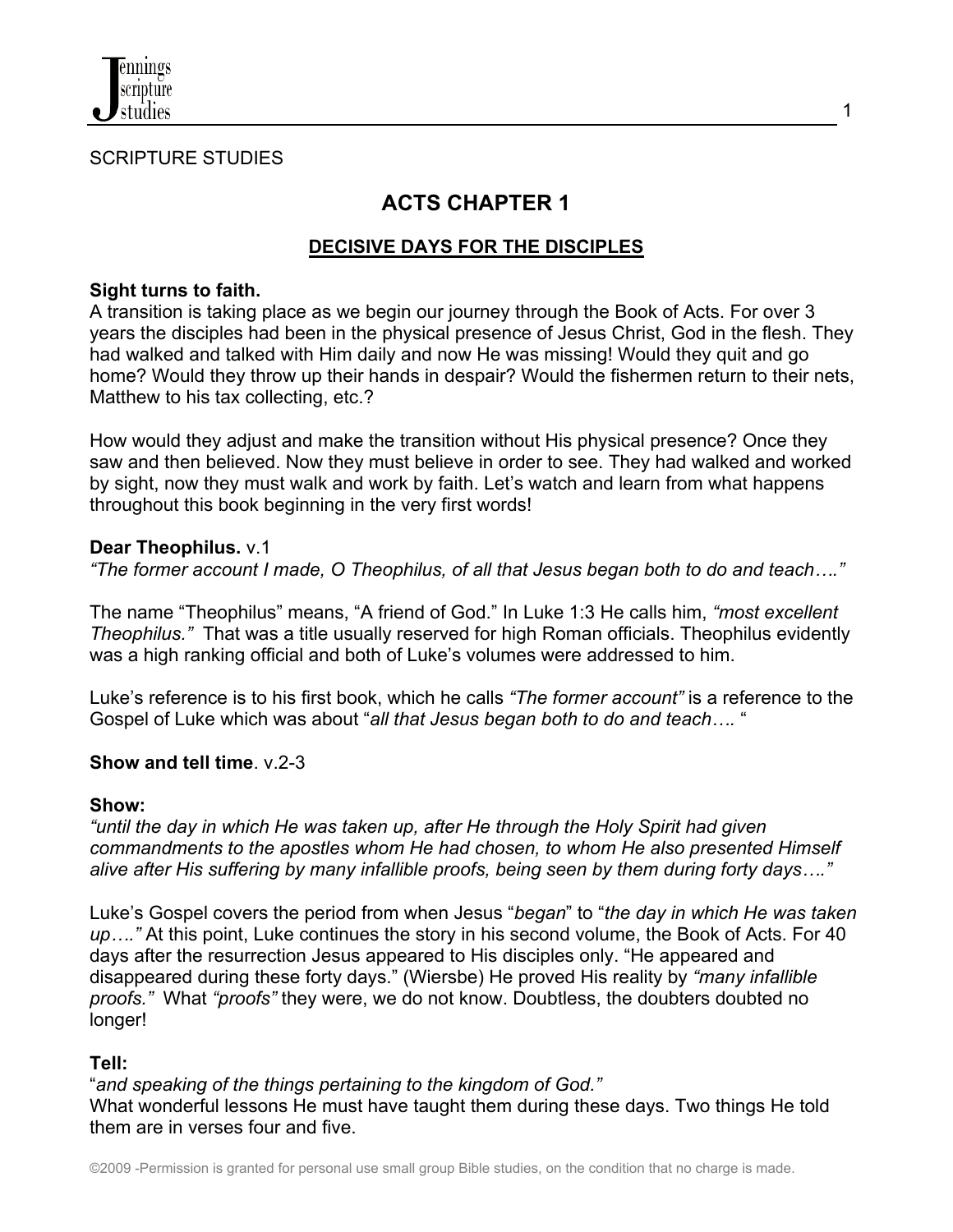

#### **Put first things first.** v.4

*"And being assembled together with them, He commanded them not to depart from Jerusalem, but to wait for the Promise of the Father, "which," He said, "you have heard from Me…."*

When the disciples saw the risen Christ their enthusiasm reached an all-time high. They had good news to spread – He is alive! They were eager to "go tell it on the mountain, over the hills and everywhere." There was the word to spread, a world to win, work to do.

Maybe they planned how to do it: "Peter, You are the Press Agent. Get the media people together. Tell them, "We told you so!" Thomas, you are in charge of making believers out of doubters. Get the grave clothes and show them! Phillip, You are an evangelist. Set up some city-wide meetings. John, You out-ran Peter to the tomb. Get the T.V. networks and get shots of the empty tomb. Matthew, you are an ex-tax man. You are in charge of printing handbills and newspaper ads. James, you're from Galilee – you're Chairman of the Galilee Committee and Andrew, you tell the Greeks" …. And so on. The place was a bee-hive of activity.

Then Jesus said, "*Wait!" … wait for the Promise of the Father."* He did nor suggest that they *"wait"* but He *"commanded"* them to "wait." They were not ready. They had a promise that had not yet been realized.

#### **Unction before action**. v.5.

("Unction": "The act of anointing.") *"John truly baptized with water, but you shall be baptized with the Holy Spirit not many days from now."*

The Holy Spirit had not yet been given for Jesus had not yet left the earth. *"I tell you the truth. It is to your advantage that I go away; for if I do not go away, the Helper will not come to you; but if I depart, I will send Him to you."* (John 16:7)

Zeal is needed but zeal is a human emotion and they needed divine power. To attempt to do the work of God in the energy of the flesh instead of the dynamic of the Spirit is to utterly fail and also bring reproach upon the name of Christ. There must be power before proclamation; we must be energized before we can effectively evangelize. Without spiritual TNT in the lives of the members of Christ's church there can be no powerful impact upon a Christless society.

### **Get the big picture!** v.6-7

*"When they had come together, they asked Him, saying, "Lord, will You at this time restore the kingdom to Israel?" And He said to them, "It is not for you to know times or seasons which the Father has put in His own authority."*

They asked, "Where is that '*everlasting kingdom*' (Ps.145:13) you promised?" They were not free. They were under Roman rule. Don't you ever want to ask God some questions about His timing? Jesus' answer is very interesting, He said in essence "Don't be a clock-watcher. The Father controls the clock. You keep your focus on your task. Keep your eyes on the Big Picture of reaching your world with the Good News about Me. Do my work until I return."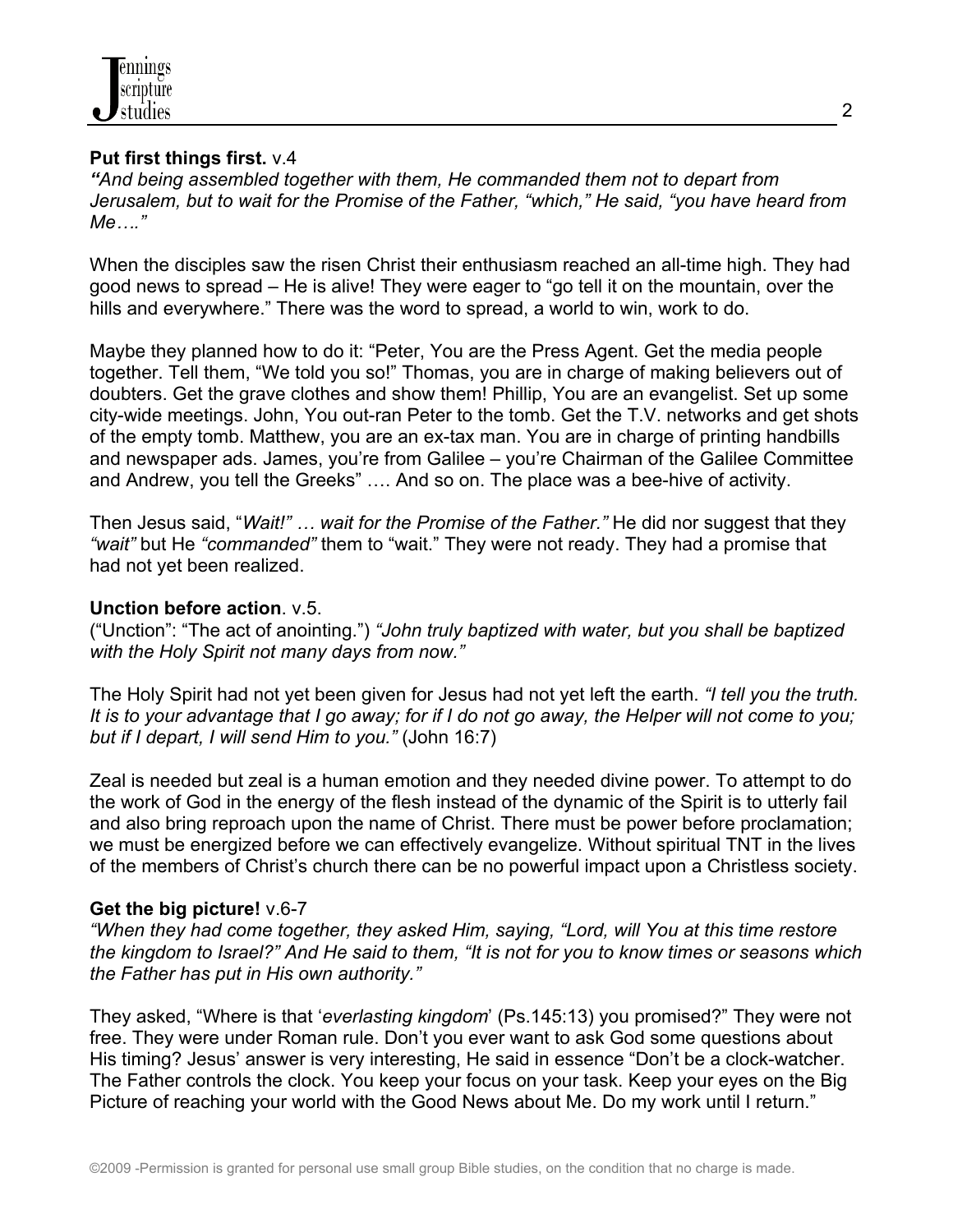The disciples needed a broader vision. They asked Jesus about Israel and the kingdom. But Jesus, at this time, was interested in the church and the world. Being for the most part Jews, naturally they were interested in the establishment of their kingdom. Jesus was interested in establishing His church. He focused their attention upon a much greater challenge and promised them the power to accomplish it in the next verse.

# **Ready, set, go!** v.8

*"But you shall receive power when the Holy Spirit has come upon you; and you shall be witnesses to Me in Jerusalem, and in all Judea and Samaria, and to the end of the earth."*

Jesus told these early church members:

- What they were to be "*witnesses*";
- Where they were to do it "*Jerusalem, Judea, Samaria, and to the end of the earth."*
- How they were to do it "*you shall receive power when the Holy Spirit has come….."*
- Why they were to do it Jesus said so!

# **Up, up and away!** v.9-11

*"Now when He had spoken these things, while they watched, He was taken up, and a cloud received Him out of their sight. And while they looked steadfastly toward heaven as He went up, behold, two men stood by them in white apparel, who also said, "Men of Galilee, why do you stand gazing up into heaven? This same Jesus, who was taken up from you into heaven, will so come in like manner as you saw Him go into heaven."*

The Lord Jesus' ascension was bodily, visible and instantaneous. So shall His return be for those who watch for Him. (Heb.9:28) Luke begins his Gospel with the supernatural entrance of Christ into the world and begins his second book, the Book of Acts, with His supernatural exit from the world.

The "Left Behind" series of semi-fiction books by authors Tim LaHaye and Jerry Jenkins, focused upon people who were left behind after the Rapture. However, there are, at the very least, five non-fiction, life-changing and world-changing qualities that Jesus left behind when He ascended back to heaven, and these are not fictitious! They are:

# 1. **An Unfinished Task.**

The Great Commission (Matt.28:19) must be carried out.

### 2. **An Unequaled Message.**

 Jesus is alive! Jesus saves! Jesus is coming again! Satan doesn't like it, atheists don't believe it, cults corrupt it but it is still "The power of God unto salvation." (Rom.1:16)

3. **An Unrivaled Partner.**

# *"But you shall receive power when the Holy Spirit has come upon you…."* (Acts 1:8)

# 4. **An Unmistakable Plan.**

Go around the globe and gossip the Gospel!

# 5. **An Unfailing Promise.**

*"I will come again and receive you unto myself…."*(John 14:3)

Let's get on with the task Jesus left us! The church of today has its work is cut out for it. And what a great work it is with eternal rewards for those who are faithful. Jesus is coming again and He said, *"Behold, I am coming quickly, and My reward is with Me, to give to every one*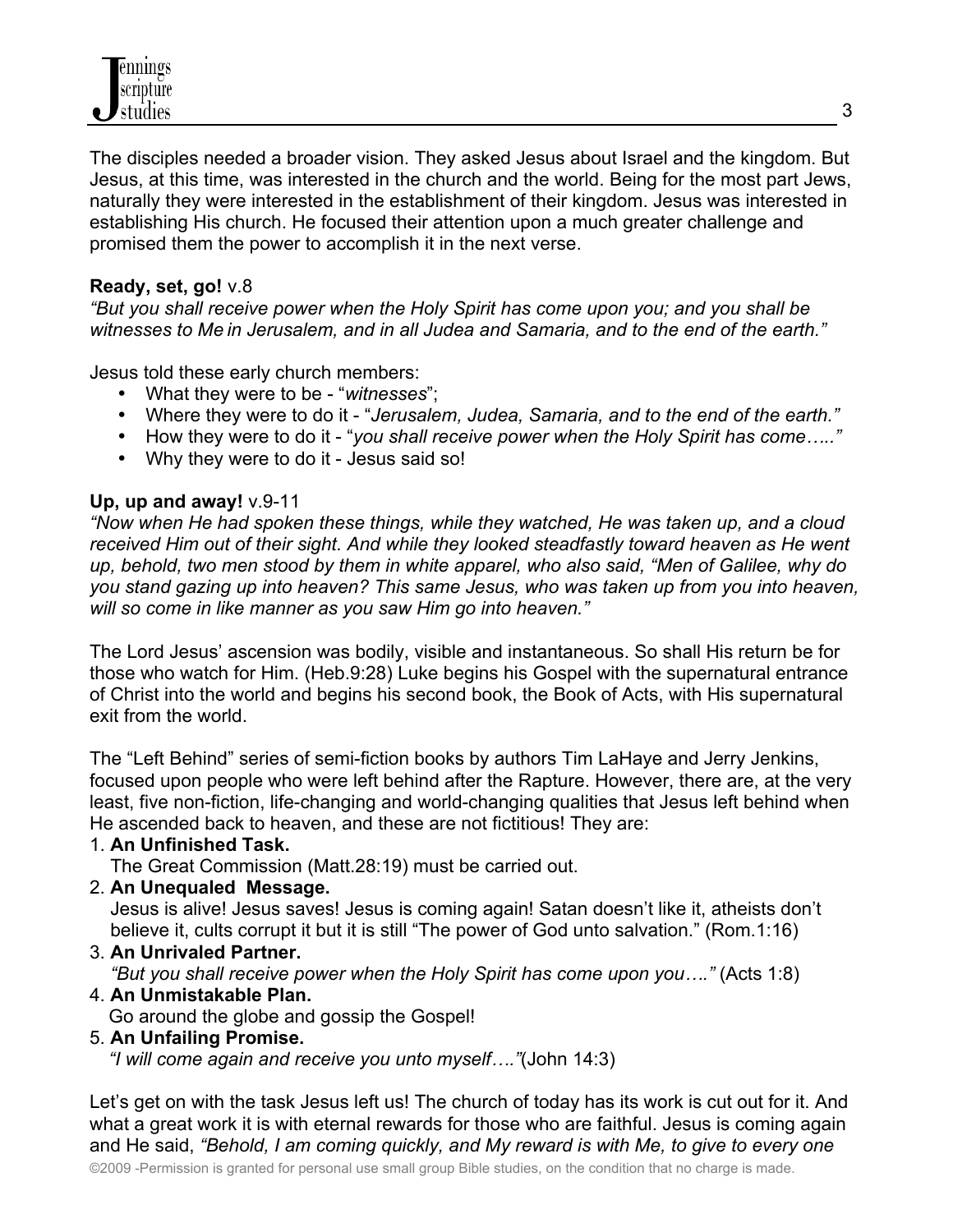

*according to his work."* (Rev.22:12) I want to get all the rewards I can get!

## **Upstairs in a downstairs world.** v.12-13a & 14

*"Then they returned to Jerusalem from the mount called Olivet, which is near Jerusalem, a Sabbath day's journey. And when they had entered, they went up into the upper room where they were staying ..... These all continued with one accord in prayer and supplication with the women and Mary the mother of Jesus, and with His brothers."* Also verse 24 "*And they prayed…."*

Don't miss this statement: "*they went up into the upper room where they were staying*." (v.13) Ten days of prayer in an upstairs room preceded the launching of the world's greatest movement – the birth of the Church of Jesus Christ. A 10 day prayer meeting? Yes! Jesus spent 40 days with the disciples and 10 days later was the Feast of Pentecost when the Holy Spirit came. (Acts 2:1)

While they were waiting for the promise that Jesus made – "*you shall be baptized with the Holy Spirit not many days from now"* (v.5) - they prayed. They did not "pray down the Holy Spirit"! The Holy Spirit did not come as the result of their praying but because Jesus had promised them that He would send the Holy Spirit. (John 14:16-18 & 26; 15:26-27; 16:7-15) The Holy Spirit would have come if they had not prayed! However, in the context of the dramatic events of the last few weeks and in obedience to Christ's command *"not to depart from Jerusalem, but to wait for the Promise of the Father"* (v.4), they spent the time in prayer. Someone has commented that "If that same command were given to the church today, it would have a party instead of a prayer meeting!" Yes, and that is why the church generally is limping along instead of leaping ahead!

The early churches were big on praying. Prayer is mentioned 31 times in the Book of Acts. The church was born in a spirit of prayer and it must be borne along by prayer. Instead of being downstairs in the Supper Room we need to spend more time in the Upper Room!

Henry Drummond was right: "Ten minutes spent in the presence of Christ every day, aye, two minutes, will make the whole day different." A. J. Gordon adds, "You can do more than pray after you have prayed; but you can never do more than pray until you have prayed."

### **Internals before externals.**

*"And in those days Peter stood up in the midst of the disciples (altogether the number of names was about a hundred and twenty), and said, "Men and brethren, this Scripture had to be fulfilled, which the Holy Spirit spoke before by the mouth of David concerning Judas, who became a guide to those who arrested Jesus; for he was numbered with us and obtained a part in this ministry."* (v.15-17)

The Moderator is Simon Peter. and he calls for a Business Meeting to select a replacement for Judas. This must have been a Baptist church because they had to call a special business meeting! Business meetings have to be – they are an essential part of doing all things *"decently and in order."* (I Cor.14:40) And the first recorded business meeting of the church was conducted in an orderly fashion. This was **a** somber business meeting to replace the traitor Judas who had committed suicide.